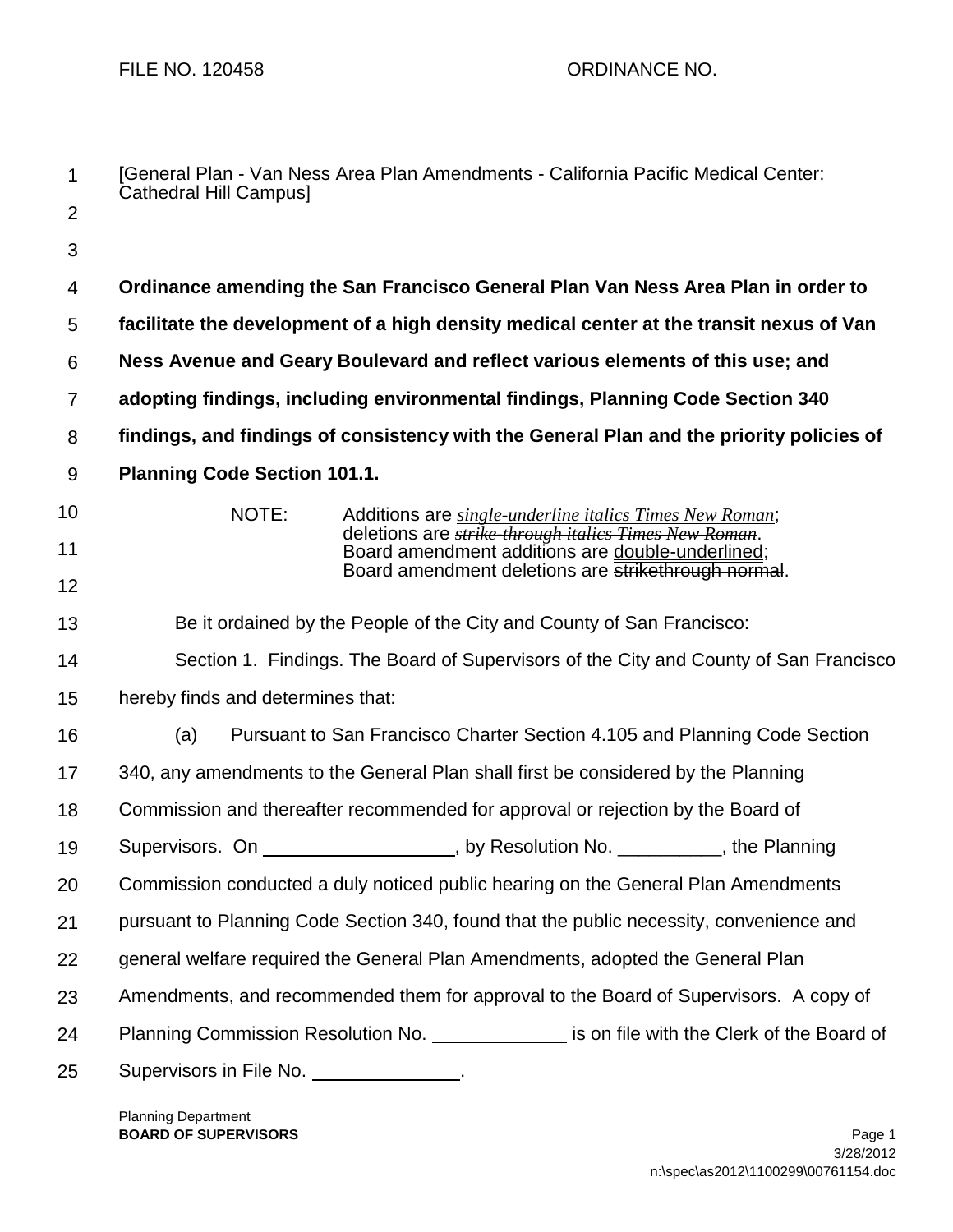1 2 3 4 5 6 7 8 9 10 11 12 13 14 15 16 17 18 19 20 21 22 (b) The Board finds that this ordinance is, on balance, in conformity with the priority policies of Planning Code Section 101.1 and consistent with the General Plan as it is proposed for amendment herein, and in the related ordinances amending Maps 4 and 5 of the General Plan Urban Design Element and Maps 1 and 2 of the Van Ness Area Plan to accommodate the Near-Term Projects at the Cathedral Hill and St. Luke's Campuses described in California Pacific Medical Center's Long Range Development Plan (Ordinance Nos. **And** and **and )** for the reasons set forth in Planning Commission Motion No. , and the Board hereby incorporates these findings herein by reference. (c) On \_\_\_\_\_\_\_\_\_\_\_\_\_\_\_\_\_\_\_\_\_\_\_\_\_\_\_\_\_\_\_\_, by Motion No. \_\_\_\_\_\_\_\_\_\_\_\_\_\_, the Planning Commission certified as adequate, accurate and complete the Final Environmental Impact Report ("FEIR") for the California Pacific Medical Center Long Range Development Plan. A copy of Planning Commission Motion No. is on file with the Clerk of the Board of Supervisors in File No. \_\_\_\_\_\_\_\_\_\_\_\_. In accordance with the actions contemplated herein, this Board has reviewed the FEIR, and adopts and incorporates by reference, as though fully set forth herein, the findings, including a statement of overriding considerations and the mitigation monitoring and reporting program, pursuant to the California Environmental Quality Act (California Public Resources Code Section 21000 et seq.), adopted by the Planning Commission on  $\qquad \qquad$  , in Motion No.  $\qquad \qquad$  A copy of said motion is on file with the Clerk of the Board of Supervisors in File No. **and** is incorporated herein by reference. Section 2. The Board of Supervisors hereby approves the following amendments to

the Van Ness Area Plan of the San Francisco General Plan. The proposed amendments to

the San Francisco General Plan's Van Ness Area Plan will facilitate the development of a

25

23

24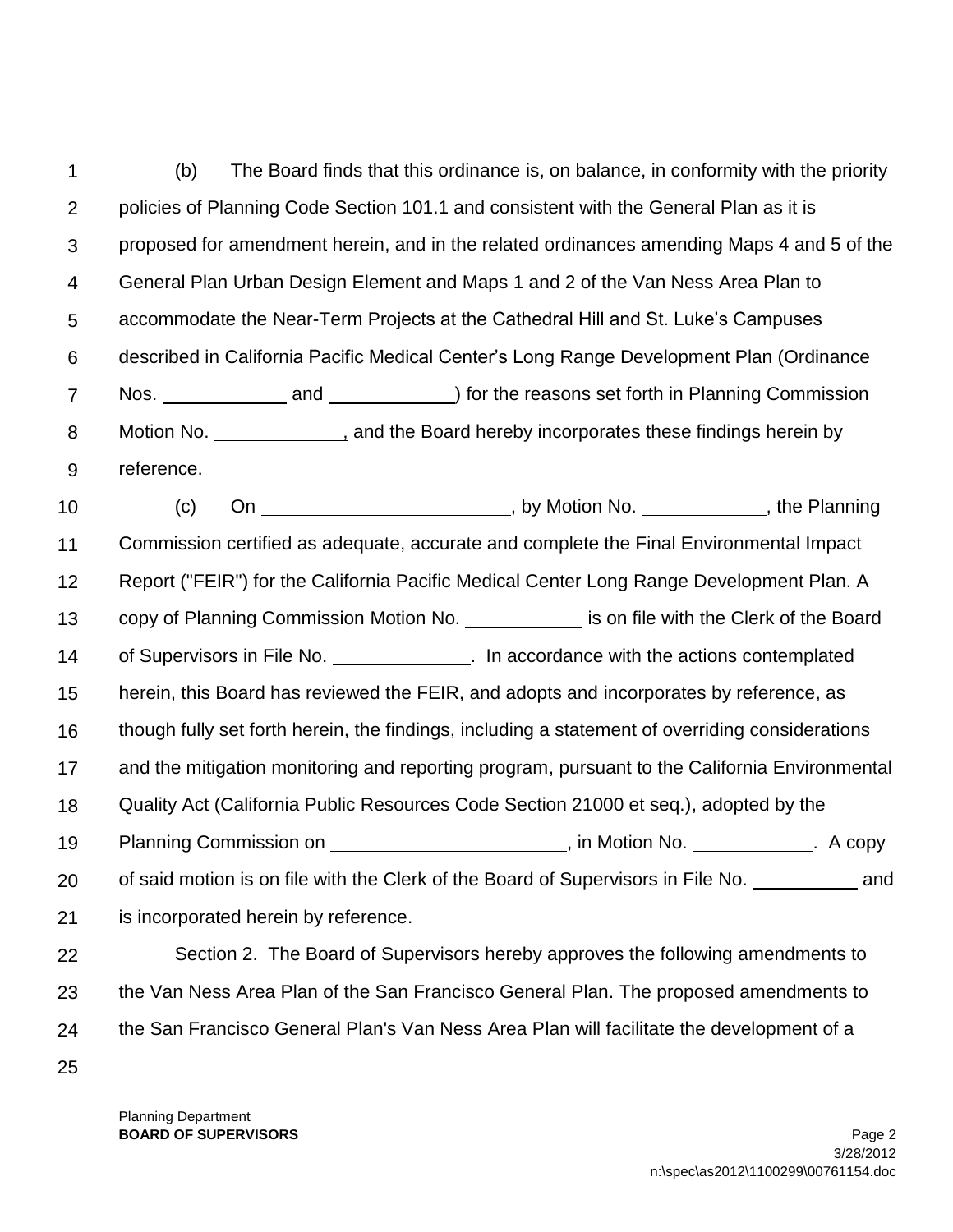1 seismically safe high density medical center at the transit nexus of Van Ness Avenue and

 $\mathcal{P}$ Geary Boulevard.

3 4 The Van Ness Area Plan of the General Plan of the City and County of San Francisco is hereby amended to read as follows:

5 OBJECTIVE 1

6 7 CONTINUE EXISTING COMMERCIAL USE OF THE AVENUE AND ADD A SIGNIFICANT INCREMENT OF NEW HOUSING.

8 9 Although there are 18 buildings containing 980 dwelling units in this subarea most of the buildings are in non-residential use.

10 11 12 This section of Van Ness Avenue is one of the few areas in the city where new housing can be accommodated with minimal impacts on existing residential neighborhoods and public services.

13 14 Some of the features that make the area attractive for medium density mixed use development with high density housing are as follows:

- 15 16 17 18 19 This 16 block strip along Van Ness Avenue maintains a "central place" location and identity. The area is close to the city's major employment center, is well-served by transit, has well developed infrastructure (roadway, water, sewer and other public services), wide roadway (93+ feet) and sidewalks (16+ feet), has continuous commercial frontage and numerous attractive, architecturally outstanding buildings.
- 20 There are a number of large parcels which are substantially under-developed.
- 21 22 A height limitation of between 80 and 130 ft. would allow sufficient development to make feasible over time the construction of housing on under used parcels.
- 23 24 25 • The minor streets which bisect most of the blocks within this subarea facilitate access to and from new developments with minimal affects on major east-west thoroughfares or on Van Ness Avenue.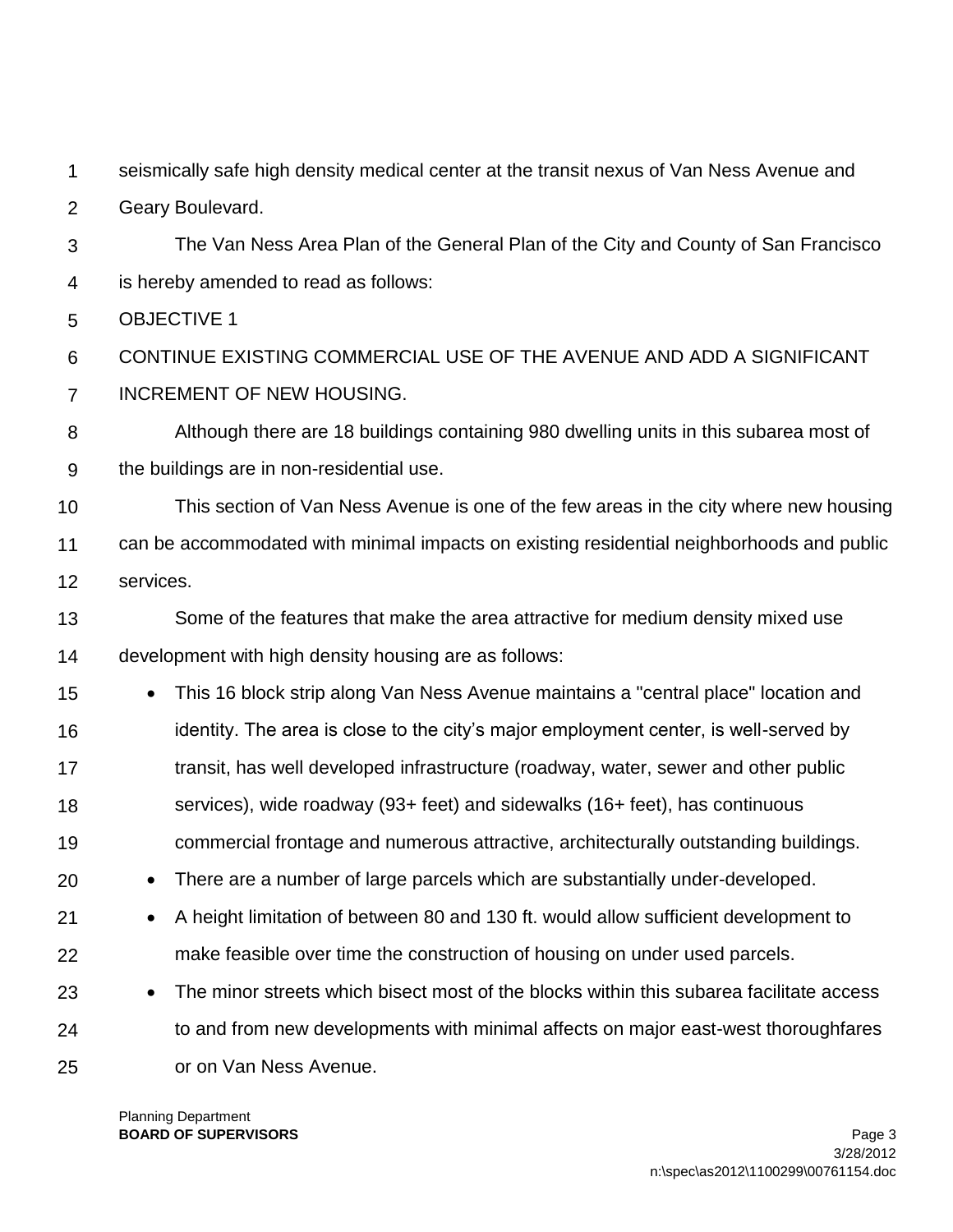| 1              | Development of a number of medium density, mixed-use projects with continued non-                        |
|----------------|----------------------------------------------------------------------------------------------------------|
| $\overline{2}$ | residential use of non-residential buildings and would facilitate the transformation of Van Ness         |
| 3              | Avenue into an attractive mixed use boulevard.                                                           |
| 4              | A high-density medical center at the transit nexus of Van Ness Avenue and Geary would support            |
| 5              | Van Ness Avenue's redevelopment as a mixed use boulevard as set forth in Policy 1.6 below.               |
| 6              | <b>POLICY</b> 1.6 Allow a medical center at the intersection of Van Ness Avenue and Geary                |
| 7              | Boulevard.                                                                                               |
| 8              | A medical center at this location would support redevelopment of Van Ness Avenue as a mixed              |
| 9              | use boulevard by diversifying the mix of nonresidential uses, maximizing utilization of the major bus    |
| 10             | lines/transit node, and locating medical care and essential emergency services in close proximity of the |
| 11             | City's dense urban core and at a central location for both day and nighttime population groups within    |
| 12             | the City; it would also create opportunities for improved streetscape and pedestrian amenities at a key  |
| 13             | transit nexus that are consistent with the Better Streets Plan.                                          |
| 14             |                                                                                                          |
| 15             | <b>OBJECTIVE 5</b>                                                                                       |
| 16             | ENCOURAGE DEVELOPMENT WHICH REINFORCES TOPOGRAPHY AND URBAN                                              |
| 17             | PATTERN, AND DEFINES AND GIVES VARIETY TO THE AVENUE.                                                    |
| 18             | <b>Topography and Street Pattern</b>                                                                     |
| 19             | Van Ness Avenue is the central north-south spine and one of the widest streets in the                    |
| 20             | City. Bounded by Civic Center and the Bay and characterized by excellent views, the Avenue               |
| 21             | defines and links many adjacent neighborhoods, <i>including through its substantial transit</i>          |
| 22             | resources. In connecting Market Street to the Bay, Van Ness forms the western edge of the                |
| 23             | inner city and separates the Nob and Russian Hill neighborhoods from Pacific Heights. The                |
| 24             | Avenue also provides access between a number of focal points, including landmark buildings,              |
| 25             | cultural centers, important view corridors and the Bay. The juxtaposition on the Avenue of               |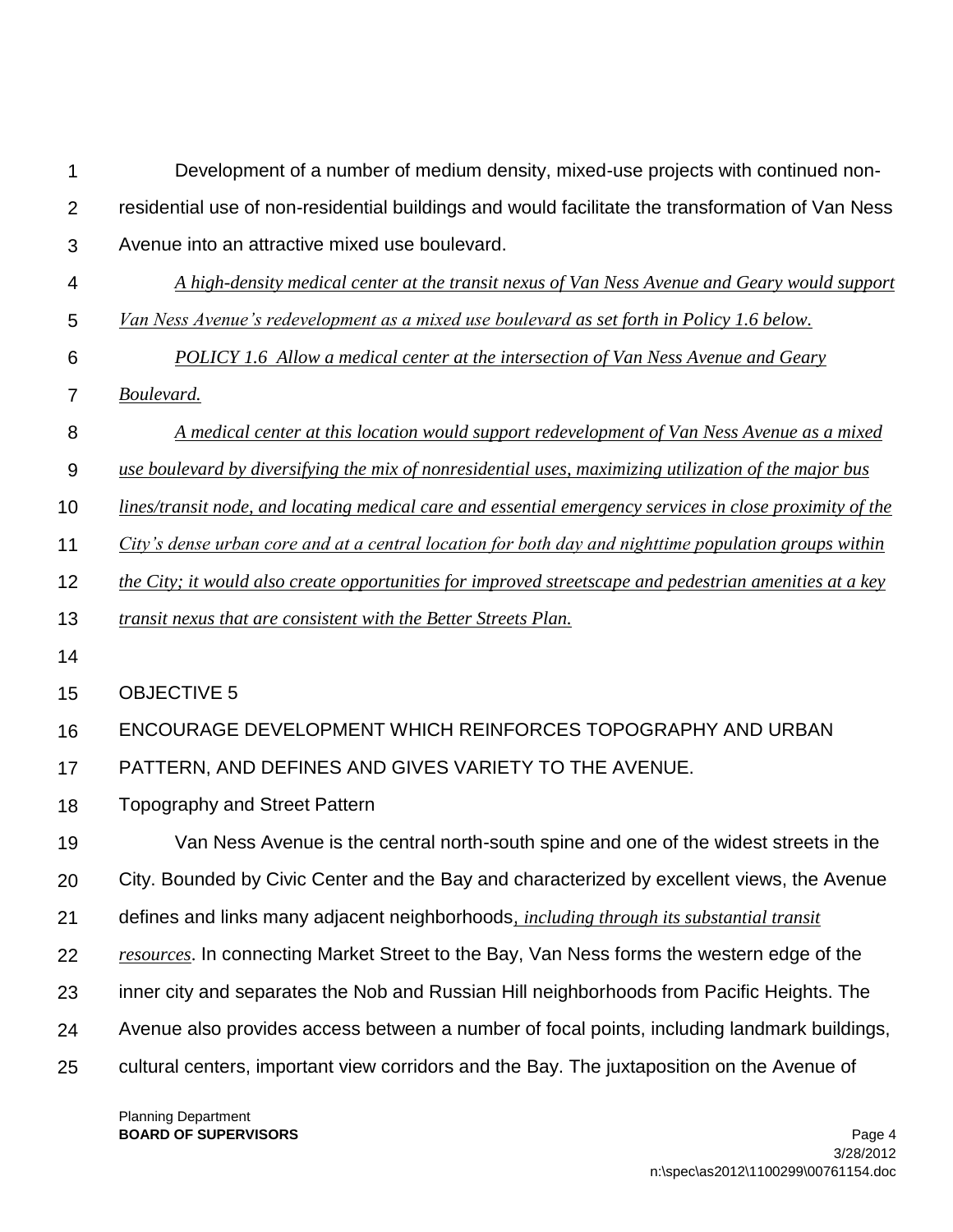1  $\mathcal{P}$ large monumental structures with fine-grain urban fabric to the east creates an exciting contrast within the cityscape.

3 4 5 POLICY 5.1 Establish height controls to emphasize topography, adequately frame the great width of the Avenue, *and support the redevelopment of the Avenue as a diverse, mixed use boulevard and transit corridor.*

6 7 8 9 10 Existing height limits on the Avenue *generally* range from 40 feet at the northern end to 130 feet in the central portion. This height differentiation responds to topographic conditions as well as land use patterns, maintaining distinctions between areas of different character. For example, height districts are gradually tapered from 130 feet around the hilltop at Washington Street to 80 feet at Pacific Avenue and further to 65 and 40 feet towards the Bay shoreline.

11 12 13 14 15 16 17 18 19 20 Although the majority of existing height controls are adequate to define both the overall topography as well as the great width of the Avenue, the height limit between California and Pacific Streets should be lowered from the existing 130/105-ft. level to 80 ft. in order to facilitate the transition between the greater building heights along the southern part of the Avenue and the mostly low-rise residential development north of Broadway. Development to maximum height should be closely monitored to minimize blocking views between the high slopes on both sides of the Avenue. Good proportion between the size of a street and that of its buildings is important for streets to be interesting and pleasant places. The proposed height limits, combined with the Van Ness Plan's proposed bulk controls, encourage definition of the 93-foot wide Avenue.

- 21 22 *The height limit for the block bounded by Geary Boulevard, Franklin Street, Post Street and Van Ness Avenue is established at 265 feet as indicated on Map 2 to accommodate development of a*
- 23 *medical center that will maximize use of the major transit nexus at this location and give variety to the*
- 24 *avenue by diversifying the mix of non-residential uses and enhancing the streetscape.*
- 25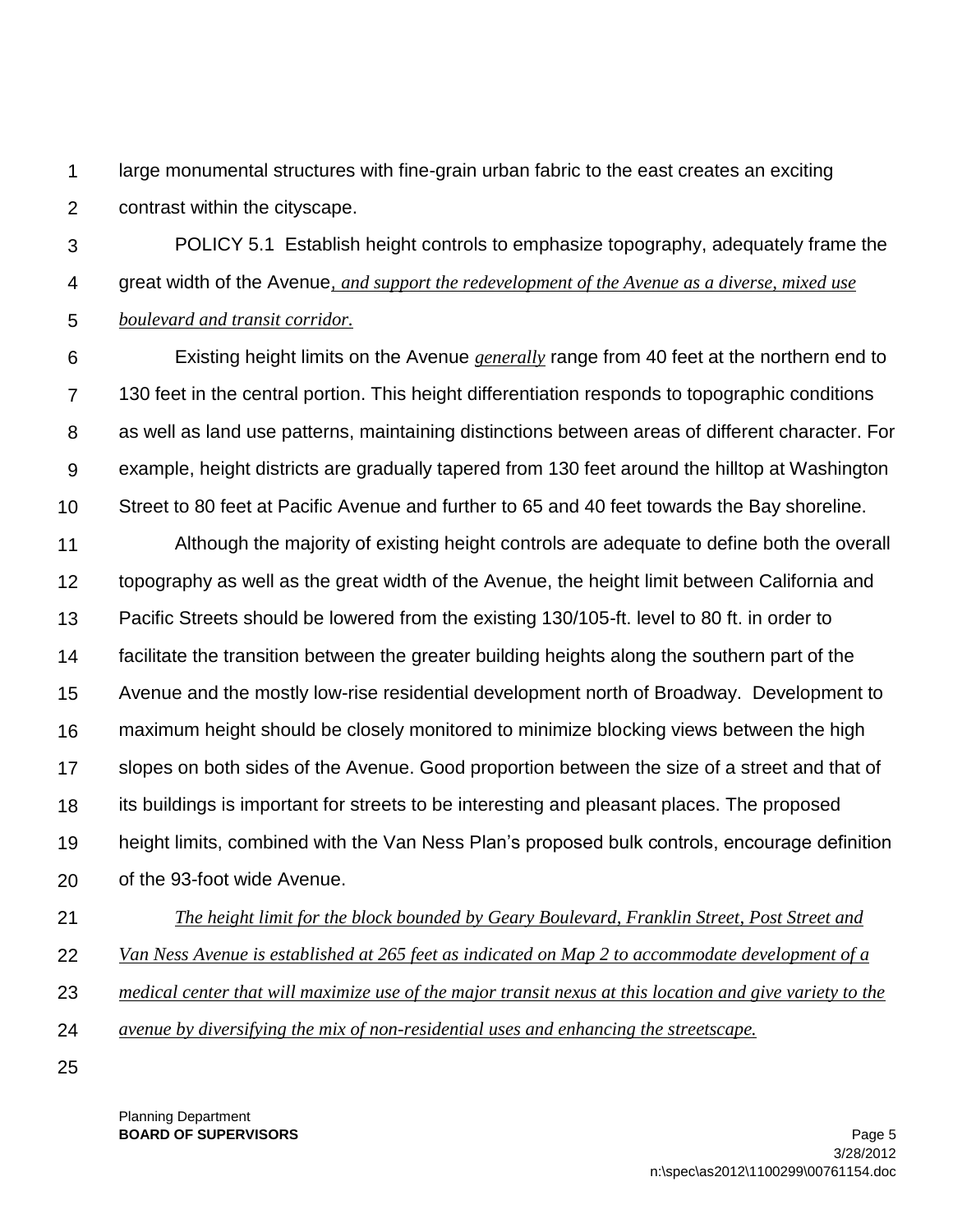1  $\mathcal{P}$ POLICY 5.2 Encourage a regular street wall and harmonious building forms along the Avenue.

3 4 5 6 7 8 9 10 11 12 13 14 15 16 17 18 19 20 21 22 23 New development should create a coherent street wall along the Avenue through property line development at approximately the same height. Since block face widths are constant, a regularized street wall encourages buildings of similar scale and massing. Nevertheless, some variety of height is inevitable and desirable due to the need to highlight buildings of historical and architectural significance *and meet other Objectives of the Plan.*  OBJECTIVE 8: CREATE AN ATTRACTIVE STREET AND SIDEWALK SPACE WHICH CONTRIBUTES TO THE TRANSFORMATION OF VAN NESS AVENUE INTO A RESIDENTIAL BOULEVARD. *Projects located at the transit nexus of Van Ness Avenue and Geary Boulevard will be deemed to promote and to be consistent with Objective 8 and each of Policies 8.1 through 8.10 if they (i) include an integrated streetscape plan that incorporates – among other elements – planting, sidewalk treatment, street lighting and street furniture, and that is generally consistent with the streetscape guidelines regarding such elements in Chapter 6 of the Better Streets Plan; and (ii) locate and design any sidewalk vaults or sub sidewalk spaces so that they are compatible with such streetscape plan.*  POLICY 11.3 Encourage the retention and appropriate alteration of contributory buildings. There is another group of buildings, listed in Appendix B, which are not of sufficient importance to justify their designation as landmarks. Nevertheless these buildings, referred to as contributory buildings, possess architectural qualities which are in harmony with the prevailing characteristics of the more significant landmark quality buildings. These buildings

contribute to the character of the street and should be retained if possible.

25

24